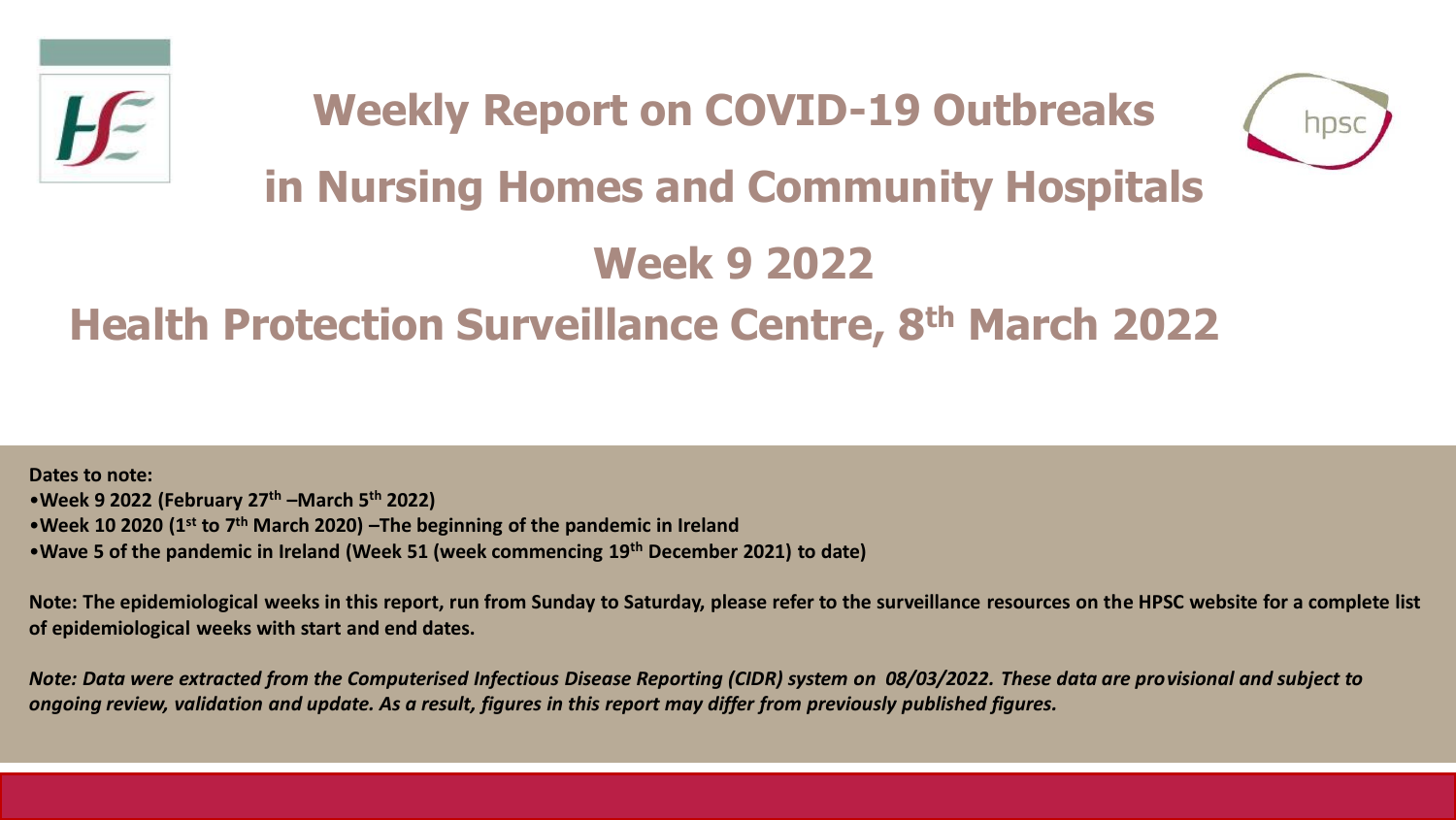

### **Notes**

The following report provides information on COVID-19 outbreaks/clusters notified on CIDR to midnight March 5<sup>th</sup> 2022 (week 9) and extracted from CIDR at 9 am on March 8<sup>th</sup> 2022.

Data are provisional and subject to ongoing review, validation and updating. For this reason, data reported may not match data previously reported or outbreaks data reported in the future for the same time period. Furthermore, the number of linked cases is based on the number of linked cases at the time of extraction from CIDR and an outbreak may increase in size since the time of extraction due to more cases occurring or more information becoming available on CIDR.

**Sincere thanks are extended to all those who are participating in the collection of data and reporting of data used in this report, particularly under the current challenging circumstances.** This includes the HSE COVID-19 Contact Management Programme (CMP), staff in ICU units, notifying clinicians, laboratory staff, Public Health doctors, Nurses, Surveillance Scientists, Microbiologists and Administrative staff.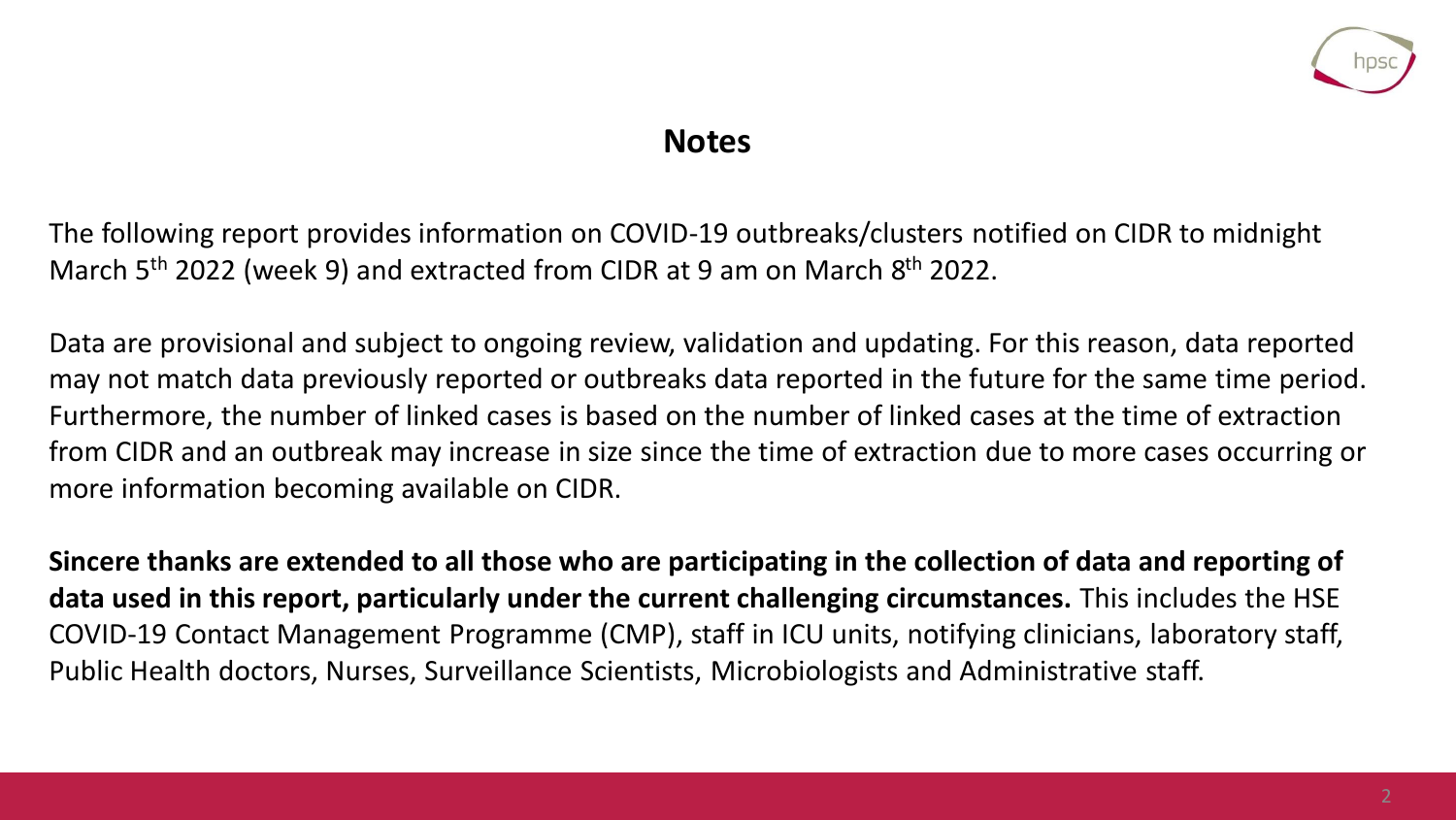

|                                      | <b>Outbreak</b>               |                            | <b>Linked confirmed cases</b> |                               |                                            |                                           |                           |  |
|--------------------------------------|-------------------------------|----------------------------|-------------------------------|-------------------------------|--------------------------------------------|-------------------------------------------|---------------------------|--|
| <b>Wave</b>                          | <b>Number of</b><br>outbreaks | <b>Number of</b><br>cases* | <b>Number</b>                 | <b>Number</b><br>hospitalised | <b>Number</b><br>admitted to<br><b>ICU</b> | <b>Number</b><br>hospitalised<br>and died | <b>Number</b><br>who died |  |
| <b>Wave 1 (weeks 10-31 2020)</b>     | 301                           | 6658                       | 6251                          | 476                           | 16                                         | 195                                       | 884                       |  |
| <b>Wave 2 (weeks 32-47 2020)</b>     | 80                            | 1571                       | 1555                          | 90                            | < 5                                        | 25                                        | 134                       |  |
| Wave 3 (week 48 2020 - week 25 2021) | 267                           | 8375                       | 8328                          | 577                           | 12                                         | 199                                       | 1026                      |  |
| <b>Wave 4 (weeks 26-50 2021)</b>     | 202                           | 2805                       | 2692                          | 188                           | < 5                                        | 49                                        | 205                       |  |
| Wave 5 (weeks 51 2021 - week 9 2022) | 399                           | 7106                       | 5185                          | 209                           | $<$ 5                                      | 18                                        | 82                        |  |
| <b>Total</b>                         | 1249                          | 26515                      | 24011                         | 1540                          | 33                                         | 486                                       | 2331                      |  |

\*the larger between the aggregate number of confirmed cases reported or the number of confirmed linked cases

- Overall, there have been 1,249 COVID-19 outbreaks in Nursing homes and Community Hospitals
- 1,540 of 24,011 laboratory confirmed outbreak cases have been hospitalised (6.4%)
- 2,331 deaths have been reported among confirmed outbreak cases in these settings (9.7%)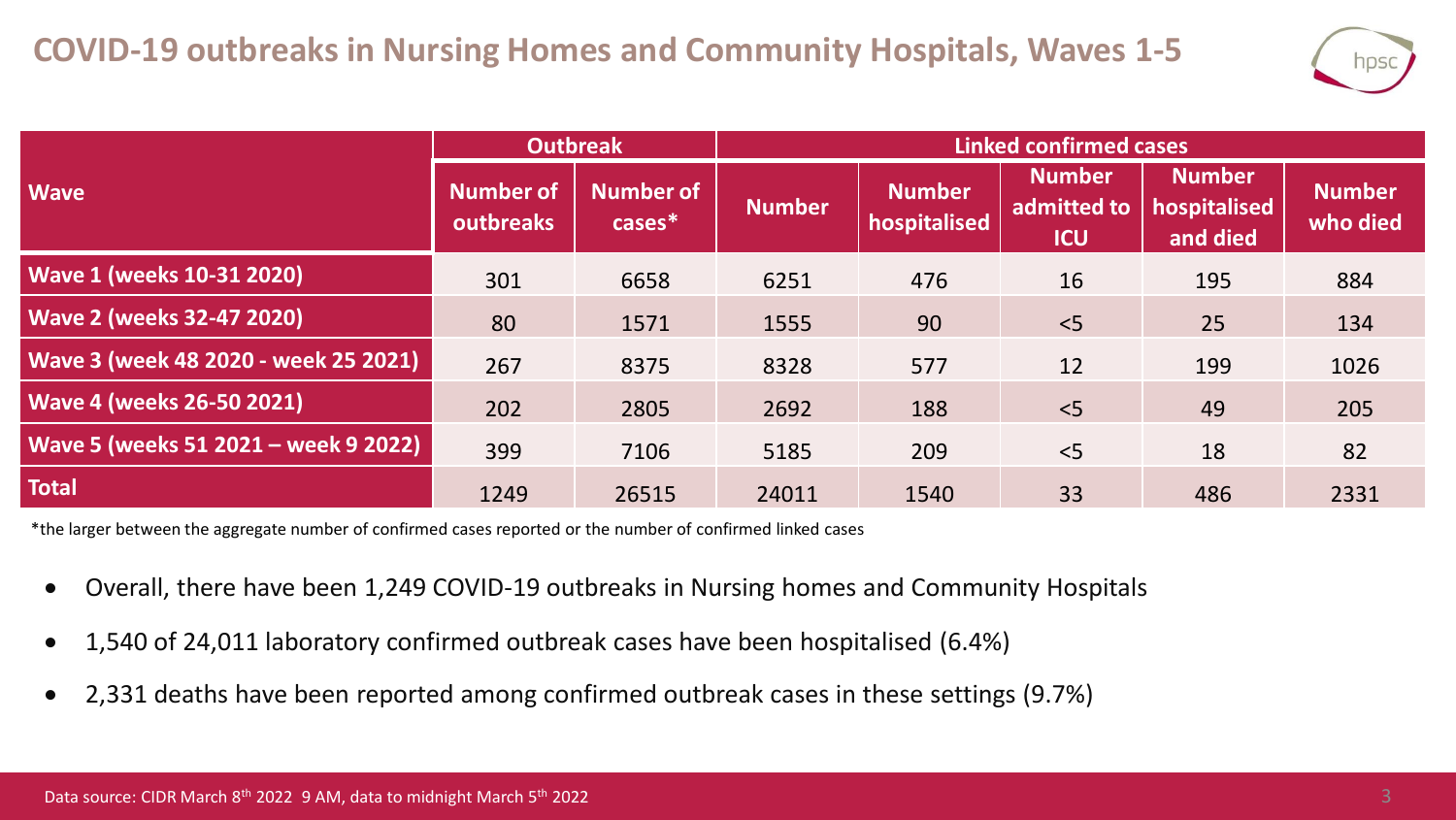#### **Weekly number of COVID-19 outbreaks in Nursing Homes and Community Hospitals,**  hpsc **Waves 1-5**



Large peaks occurred in the number of outbreaks in wave 1 (72 outbreaks in a single week) and wave 3 (57 outbreaks in a single week). In week 9 2022, 44 outbreaks were reported in these settings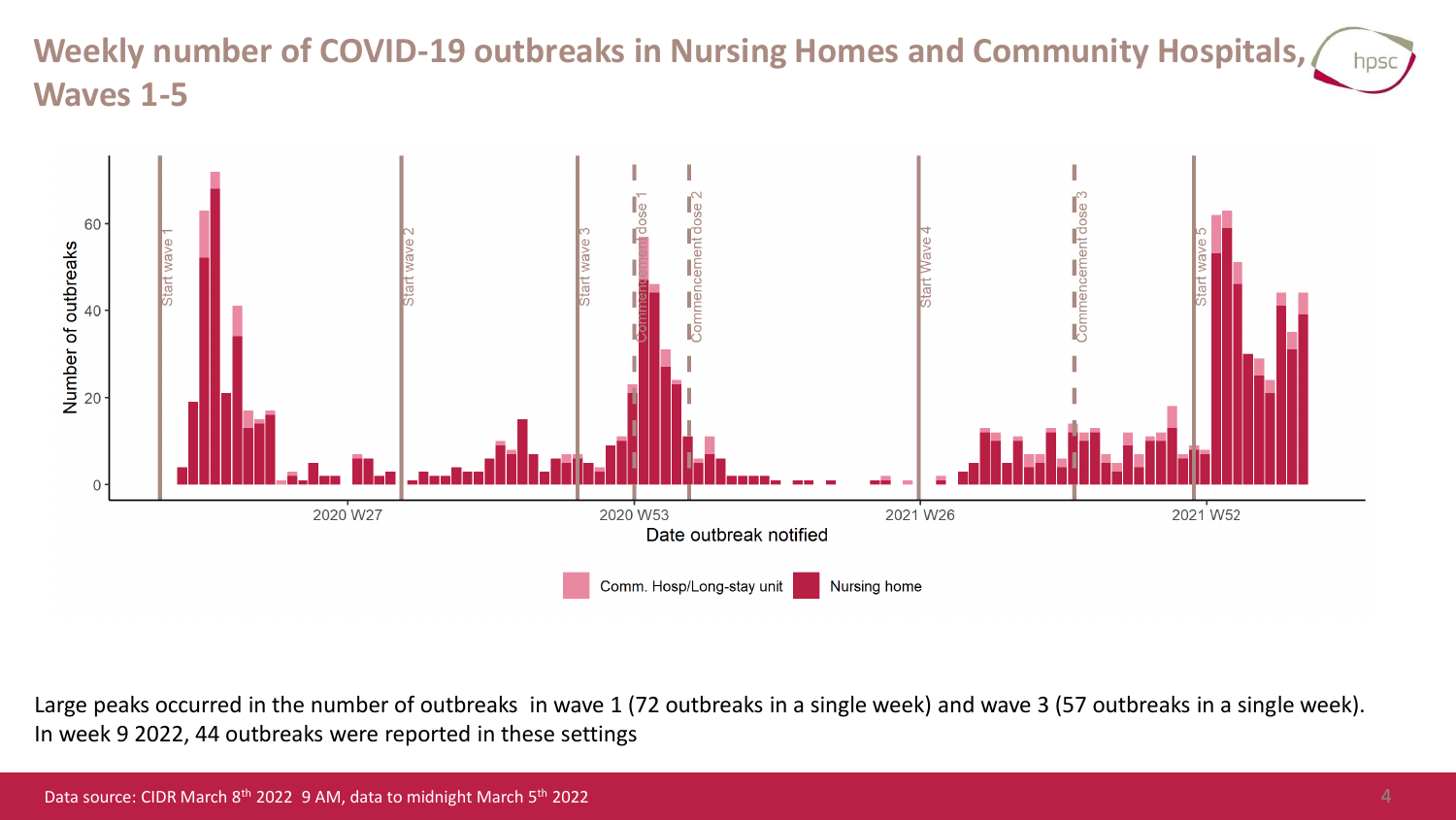# **Burden of disease associated with COVID-19 outbreaks in Nursing Homes and Community Hospitals, Wave 5 (weeks 51 2021 to week 9 2022)**



|                                  | <b>Outbreak</b>        |                               | <b>Linked confirmed cases</b> |                               |                                            |                                           |                           |  |
|----------------------------------|------------------------|-------------------------------|-------------------------------|-------------------------------|--------------------------------------------|-------------------------------------------|---------------------------|--|
| <b>Outbreaks Location</b>        | Number of<br>outbreaks | <b>Number of</b><br>$cases^*$ | <b>Number</b>                 | <b>Number</b><br>hospitalised | <b>Number</b><br>admitted to<br><b>ICU</b> | <b>Number</b><br>hospitalised<br>and died | <b>Number who</b><br>died |  |
| <b>Comm. Hosp/Long-stay unit</b> | 39                     | 532                           | 430                           | 41                            | < 5                                        | < 5                                       | < 5                       |  |
| <b>Nursing home</b>              | 360                    | 6574                          | 4755                          | 168                           | < 5                                        | 18                                        | 79                        |  |
| <b>Total</b>                     | 399                    | 7106                          | 5185                          | 209                           | < 5                                        | 18                                        | 82                        |  |

\*the larger between the aggregate number of confirmed cases reported or the number of confirmed linked cases

#### **Wave 5:**

- 399 outbreaks in wave 5
- 7,106 cases were reported associated with these outbreaks, of which there was disaggregate data available on 5185 cases (73%)
- 209 of the 5,185 outbreak-linked cases (4.0%) were hospitalised (age range 21-99 years, median 83 years).
- 82 of the 5,185 outbreak-linked cases (1.6%) cases died (age range 58-101 years, median 87 years).

#### **Week 9 2022**

• Forty-four new outbreaks -384 associated cases (range 0-36 cases per outbreak)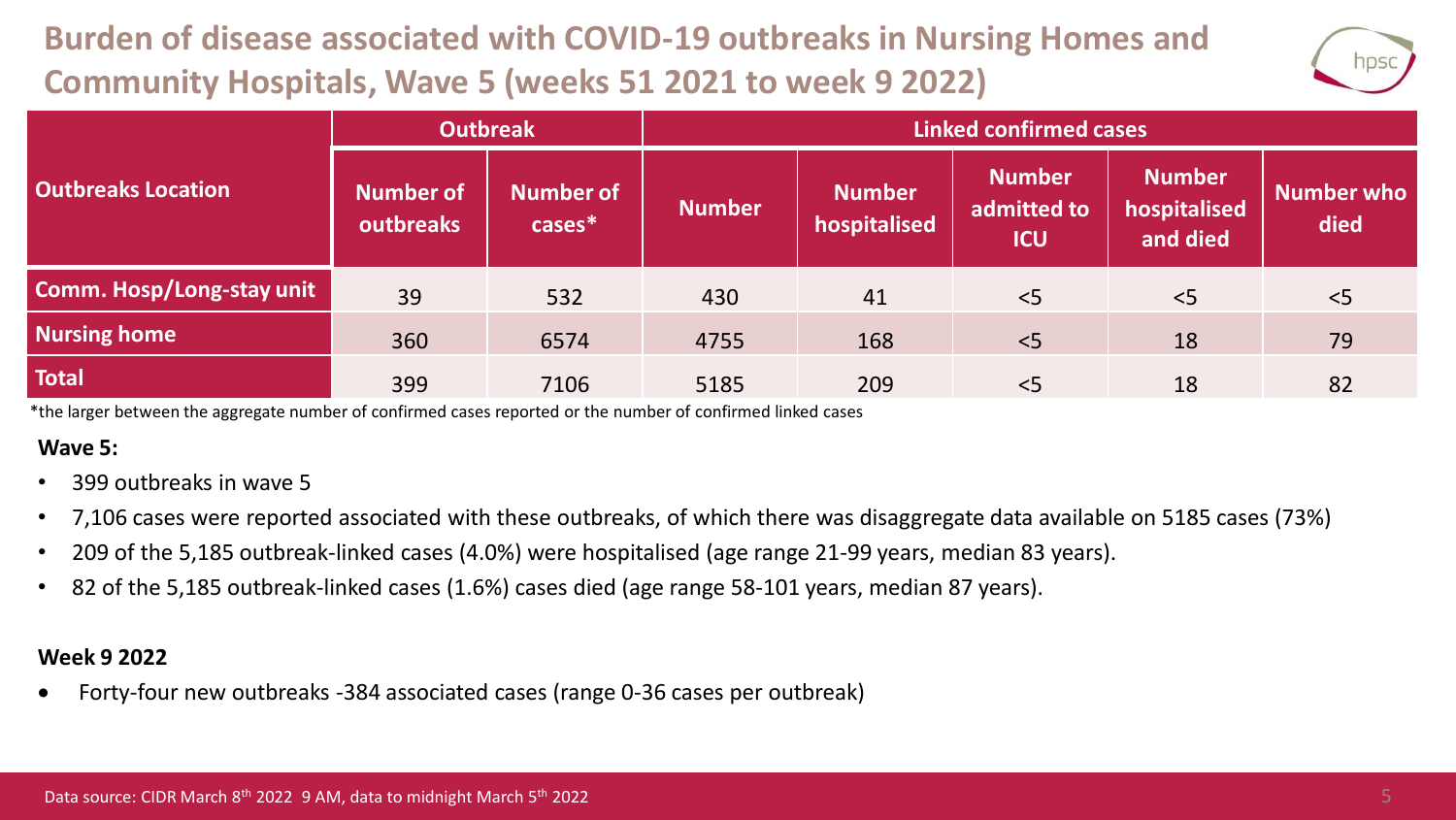**Weekly number of COVID-19 outbreaks in Nursing Homes and Community Hospitals, Waves 4 & 5 (weeks 26 2021 – week 9 2022)**



#### **Waves 4 and 5:**

- 601 nursing home and community hospital/long stay unit COVID-19 outbreaks notified
- The number of outbreaks in these settings to week 52 2021 had been relatively stable, but increased to 63 outbreaks in week 2 2022, decreased to 24 outbreaks in week 6 2022, and was 44 in week 9 2022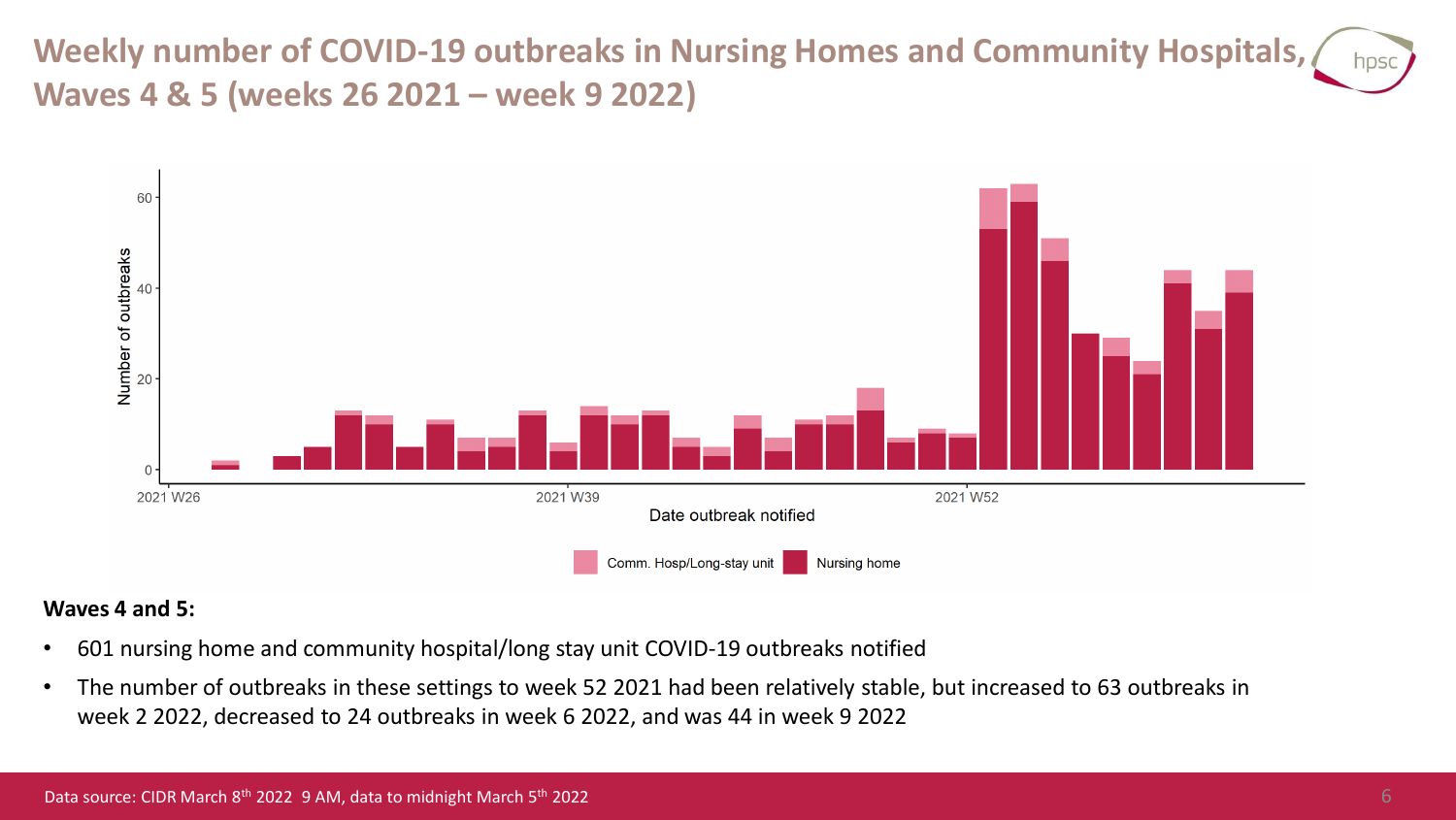**Regional distribution of outbreaks in Nursing Home and Community Hospitals, Waves 4 & 5 (weeks 26 2021 – week 9 2022)**





#### **Waves 4 and 5:**

- The highest number of outbreaks was reported in CHO4 (92 outbreaks) followed by CHO7 (77 outbreaks)
- Nine CHOs were represented in the 44 outbreaks notified in week 9 2022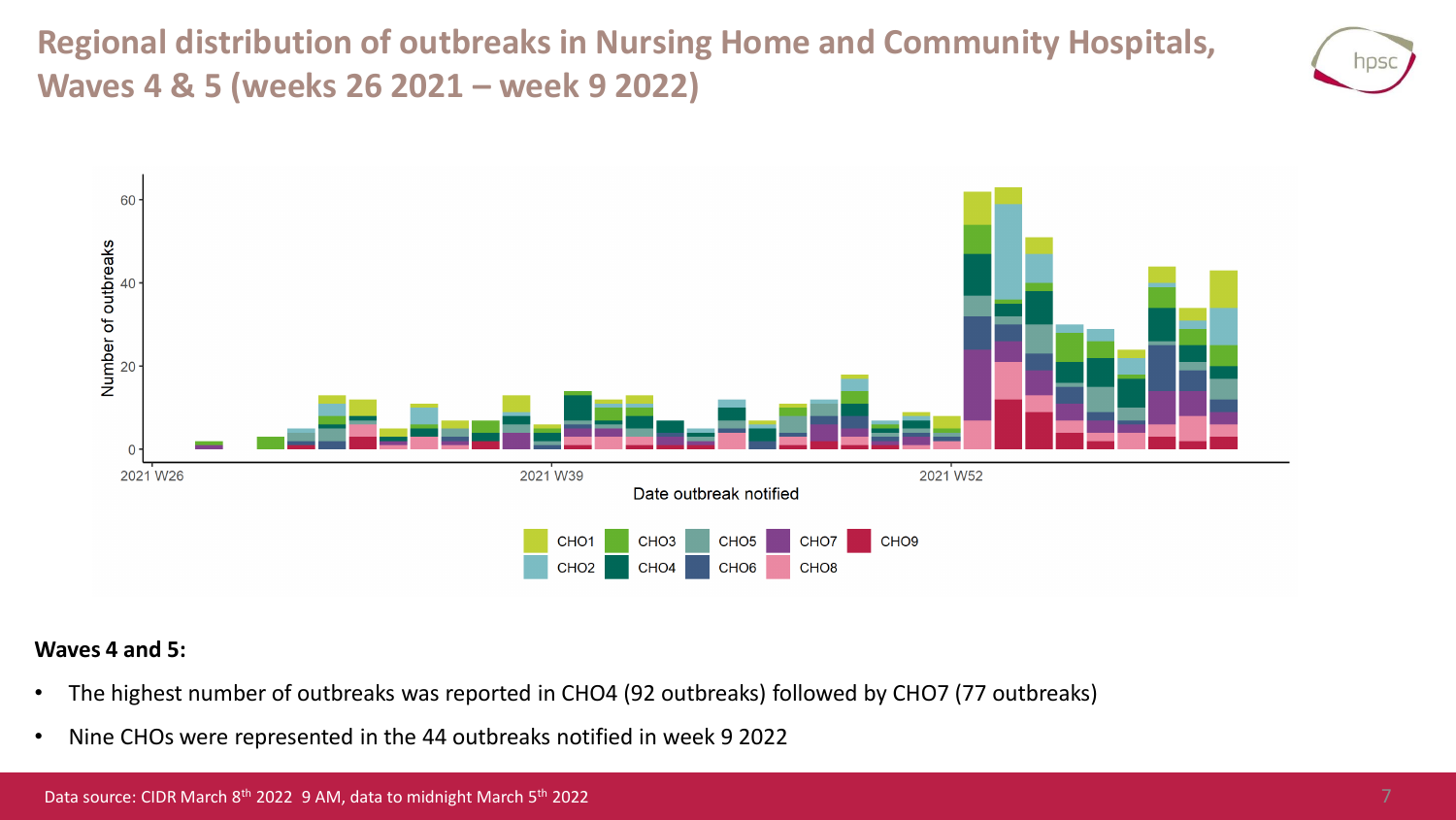## **New and active outbreaks by week in Nursing Home and Community Hospitals, Wave 4 and 5 (week 26 2021 to week 9 2022)**



#### **Wave 4 and 5:**

The number of active outbreaks (those with a case notified that week) peaked at 166 in week 4 2022. Fewer outbreaks had cases reported in weeks 5-9 2022 although the number of outbreaks with linked cases in the most recent weeks may increase as more data become available

Note: linked case information is only available for 5185/7106 (73%) cases in wave 5

hps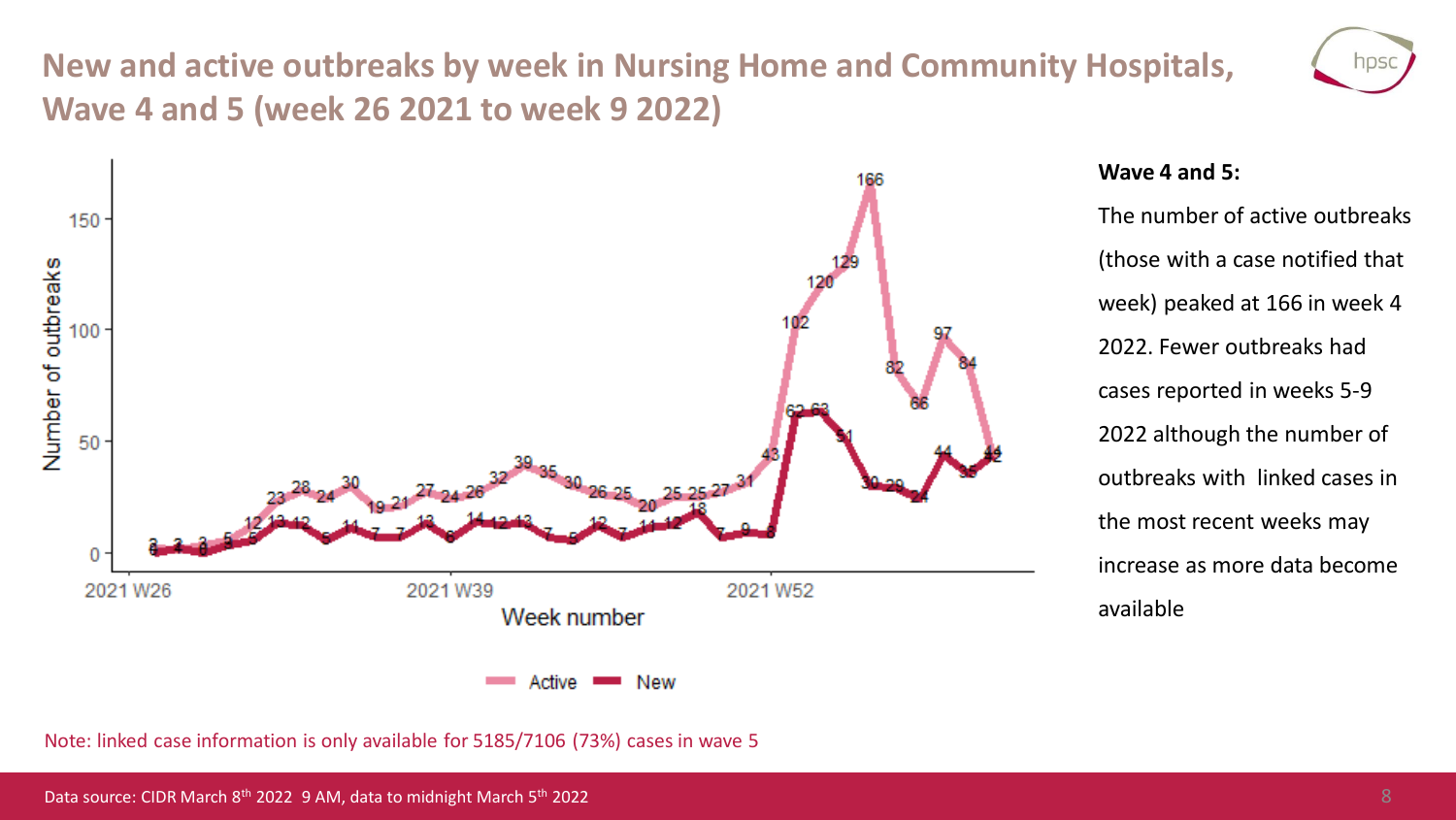## **Cases associated with COVID-19 outbreaks in Nursing Homes and Community Hospitals, Waves 1 to 5**





For outbreaks reported in week 9 2022, the number of outbreak associated cases was 384. The peak in weekly case numbers in wave 5 was in outbreaks reported in week 2 2022 with 1592 cases. This is 6 times the peak weekly number of cases in wave 4 (n=265), and 76% of the peak weekly number of cases in wave 3 (n=2092)

Note: Numbers of associated cases are based on the larger between the aggregate number of confirmed cases reported and the number of confirmed linked cases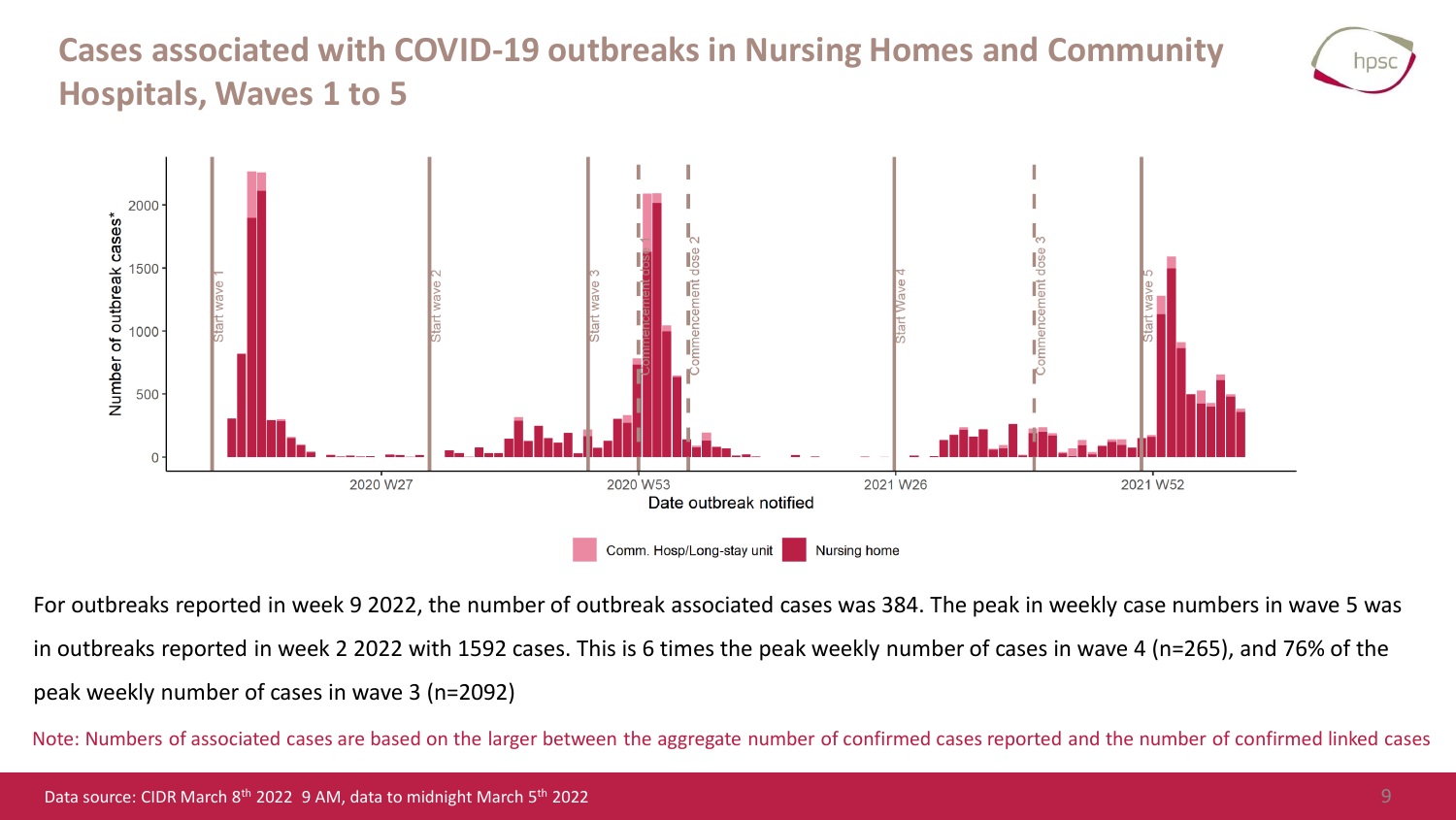**Cases associated with COVID-19 outbreaks in Nursing Homes and Community Hospitals by healthcare worker status, Waves 1 to 5**





In week 9, 129 outbreak associated cases were among staff and 246 among residents, with 9 cases of unknown status

Note: Numbers of associated cases are based on the larger between the aggregate number of confirmed cases reported and the number of confirmed linked cases. Staff and clients case numbers were derived from aggregate data provided on the number of staff and clients cases.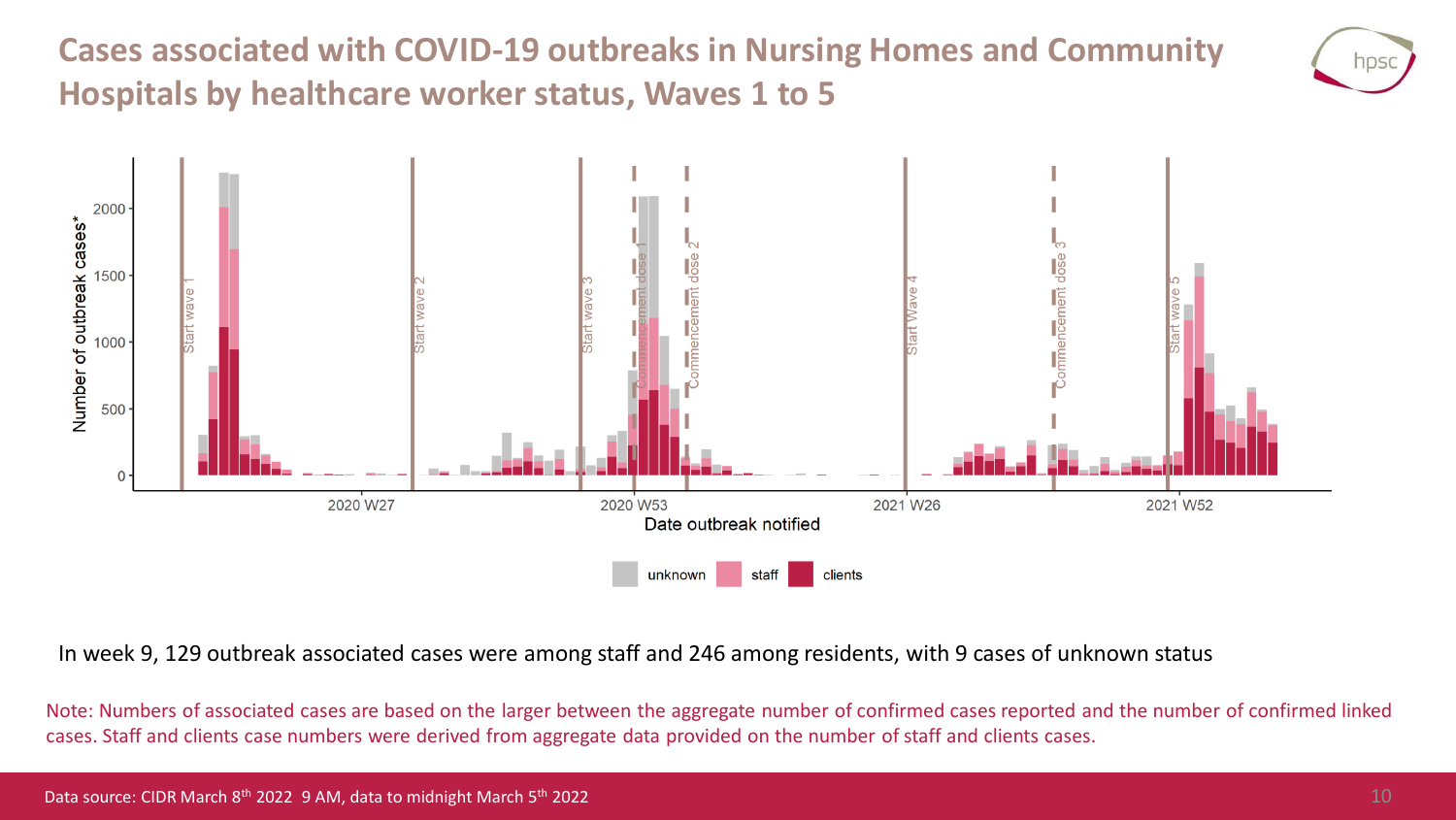## **Deaths among confirmed cases linked to COVID-19 outbreaks in Nursing Homes and Community Hospitals by week of death, waves 1 -5**





- In wave 4, the number of deaths per week (by date of death) peaked in week 39 with 19 deaths, followed by a reduction from week 44
- In wave 5, the highest number of weekly deaths (by date of death) is 18 in week 4 2022
- Note: only 73% of outbreak-associated cases in wave 5 have been electronically linked to outbreaks, and were thus available for inclusion in this figure
- Also, the data on linked deaths for recent outbreaks is likely an underestimate, as deaths may still accrue among known cases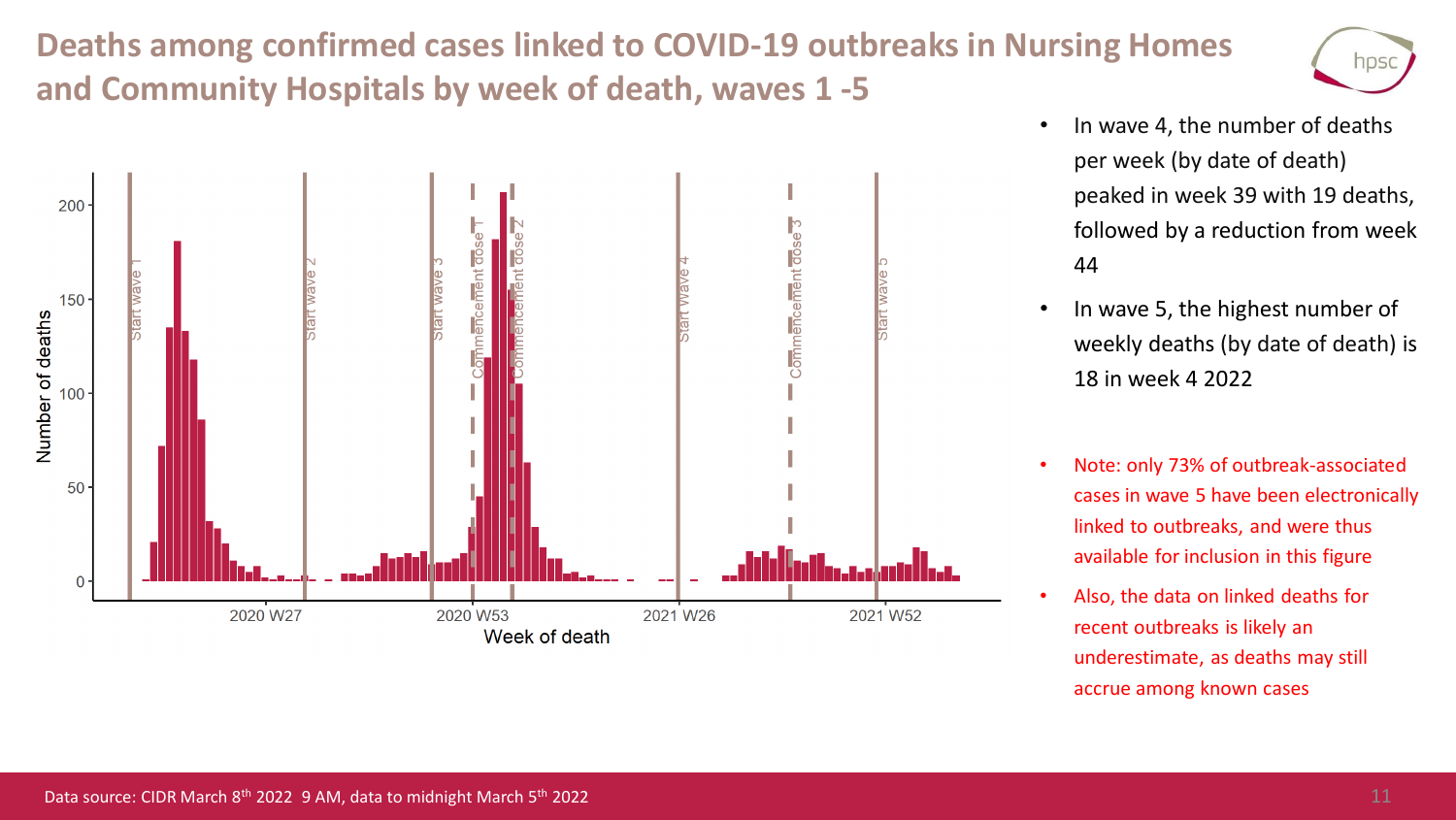**Outcomes among cases linked to COVID-19 outbreaks in Nursing Homes and Community Hospitals by age group, Wave 5 (weeks 51 2021 to week 9 2022)**



| Age group    | <b>Number</b> | <b>Number</b><br>hospitalised | %<br>hospitalised | <b>Number</b><br>admitted to<br><b>ICU</b> | % ICU | <b>Number</b><br>who died | % died |
|--------------|---------------|-------------------------------|-------------------|--------------------------------------------|-------|---------------------------|--------|
| <45 yrs      | 1397          | 22                            | 1.6%              | < 5                                        | 0.0%  | < 5                       | 0.0%   |
| 45-64 yrs    | 826           | 23                            | 2.8%              | < 5                                        | 0.0%  | $<$ 5                     | 0.2%   |
| 65-74 yrs    | 367           | 20                            | 5.4%              | < 5                                        | 0.0%  | $\overline{7}$            | 1.9%   |
| 75-84 yrs    | 1086          | 64                            | 5.9%              | < 5                                        | 0.0%  | 27                        | 2.5%   |
| $85+yrs$     | 1509          | 80                            | 5.3%              | < 5                                        | 0.1%  | 46                        | 3.0%   |
| <b>Total</b> | 5185          | 209                           | 4.0%              | < 5                                        | 0.0%  | 82                        | 1.6%   |

Note: disease severity information is only available for 5185/7106 (73%) cases in wave 5, and deaths may still accrue among known cases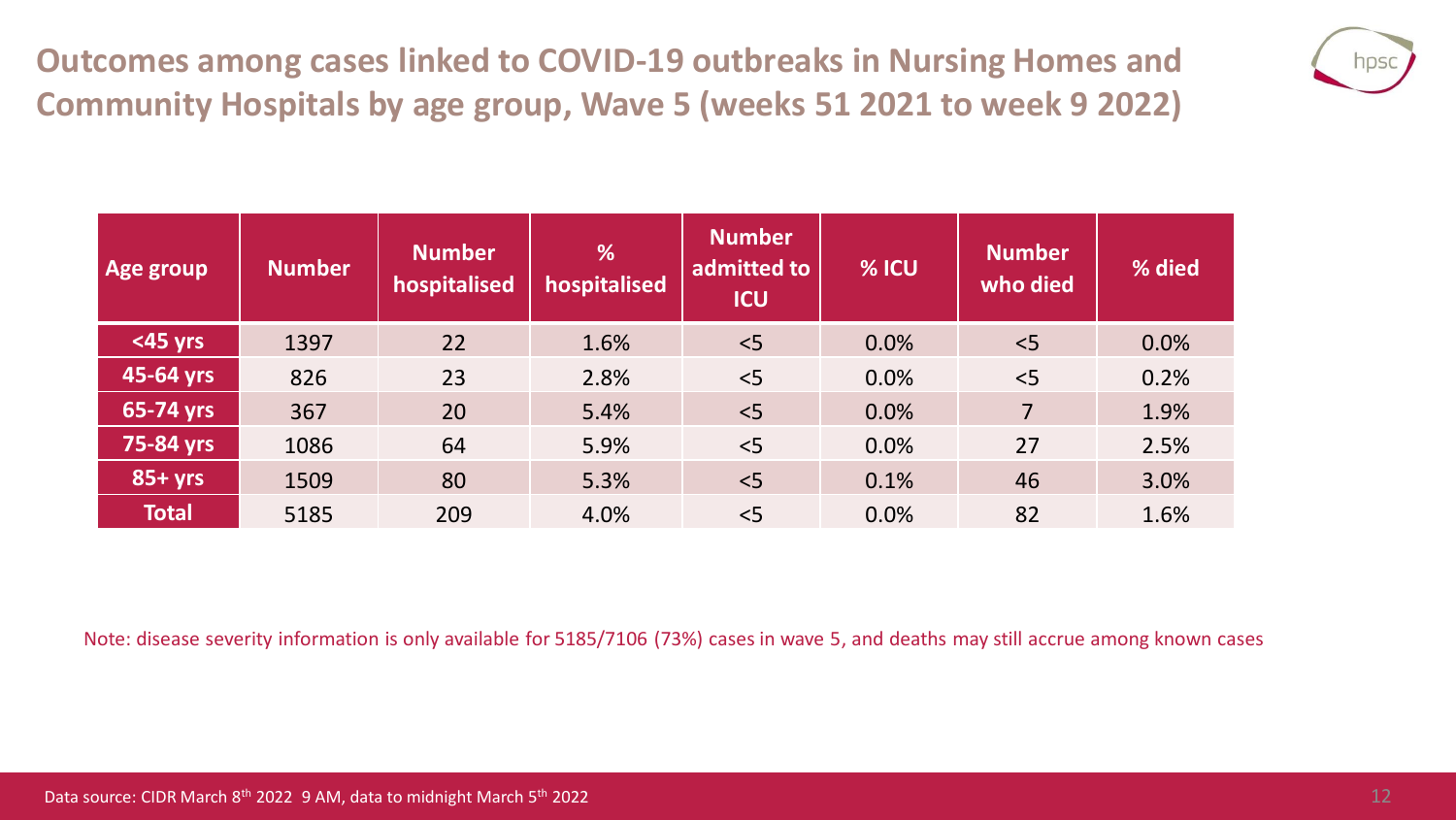## **Comparison of disease severity among cases linked to outbreaks in Nursing Homes and Community Hospitals by wave and age group**

| Age<br>group | <b>Wave</b> | <b>Number</b> | <b>Number</b><br>hospitalised | %<br>hospitalised | <b>Number</b><br>admitted to ICU | % ICU | <b>Number who</b><br>died | % died |
|--------------|-------------|---------------|-------------------------------|-------------------|----------------------------------|-------|---------------------------|--------|
|              | Wave 1      | 2672          | 88                            | 3.3%              | 5                                | 0.2%  | 20                        | 0.7%   |
|              | Wave 2      | 779           | 15                            | 1.9%              | < 5                              | 0.0%  | < 5                       | 0.1%   |
| $65$ yrs     | Wave 3      | 4032          | 101                           | 2.5%              | 8                                | 0.2%  | 18                        | 0.4%   |
|              | Wave 4      | 1166          | 16                            | 1.4%              | < 5                              | 0.2%  | $\overline{7}$            | 0.6%   |
|              | Wave 5      | 2223          | 45                            | 2.0%              | < 5                              | 0.0%  | < 5                       | 0.1%   |
| $65+yrs$     | Wave 1      | 3577          | 388                           | 10.8%             | 11                               | 0.3%  | 864                       | 24.2%  |
|              | Wave 2      | 776           | 75                            | 9.7%              | < 5                              | 0.1%  | 133                       | 17.1%  |
|              | Wave 3      | 4296          | 476                           | 11.1%             | < 5                              | 0.1%  | 1008                      | 23.5%  |
|              | Wave 4      | 1526          | 172                           | 11.3%             | < 5                              | 0.1%  | 198                       | 13.0%  |
|              | Wave 5      | 2962          | 164                           | 5.5%              | < 5                              | 0.0%  | 80                        | 2.7%   |
| All ages     | Wave 1      | 6251          | 476                           | 7.6%              | 16                               | 0.3%  | 884                       | 14.1%  |
|              | Wave 2      | 1555          | 90                            | 5.8%              | < 5                              | 0.1%  | 134                       | 8.6%   |
|              | Wave 3      | 8328          | 577                           | 6.9%              | 12                               | 0.1%  | 1026                      | 12.3%  |
|              | Wave 4      | 2692          | 188                           | 7.0%              | 5                                | 0.1%  | 205                       | 7.6%   |
|              | Wave 5      | 5185          | 209                           | 4.0%              | < 5                              | 0.0%  | 82                        | 1.6%   |

The percentage of outbreak-linked cases aged 65 years or older who died in wave 4 was 13% and in wave 5 was 2.7%, compared to between 17.1% and 24.2% in waves 1-3

Note: disease severity information is only available for 5185/7106 (73%) cases in wave 5, and deaths may still accrue among known cases

hpsc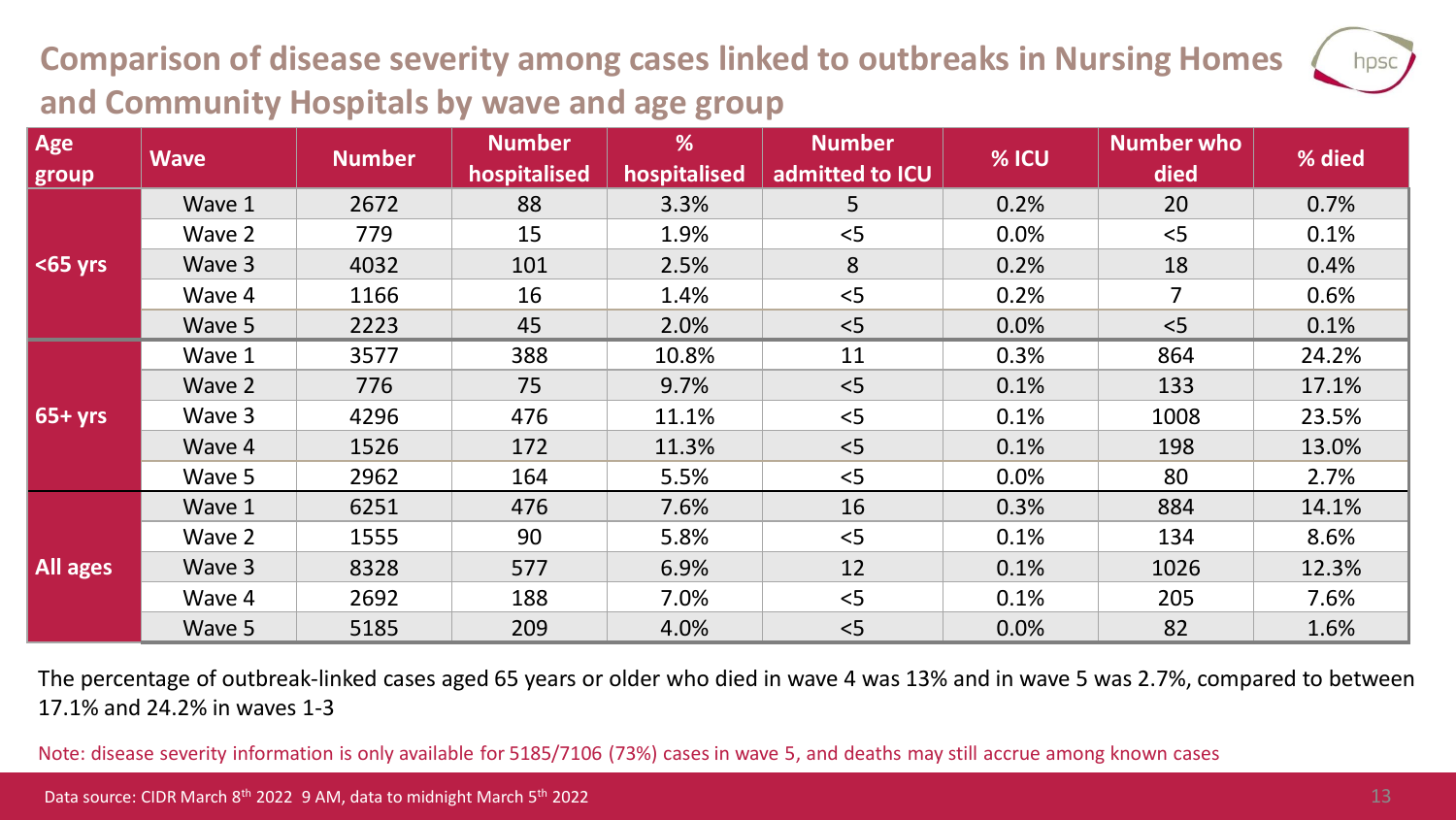### **Distribution of outbreak size\* by month of outbreak notification**



The median outbreak size has remained relatively low since the vaccination programme commenced in January/February 2021 The median outbreak size for

outbreaks reported in January 2022 increased to 18 and reduced to 10.0 in February (Note: data for February and March likely incomplete)

\*Number of associated cases is based on the larger between the aggregate number of confirmed cases reported and the number of confirmed linked cases

NDS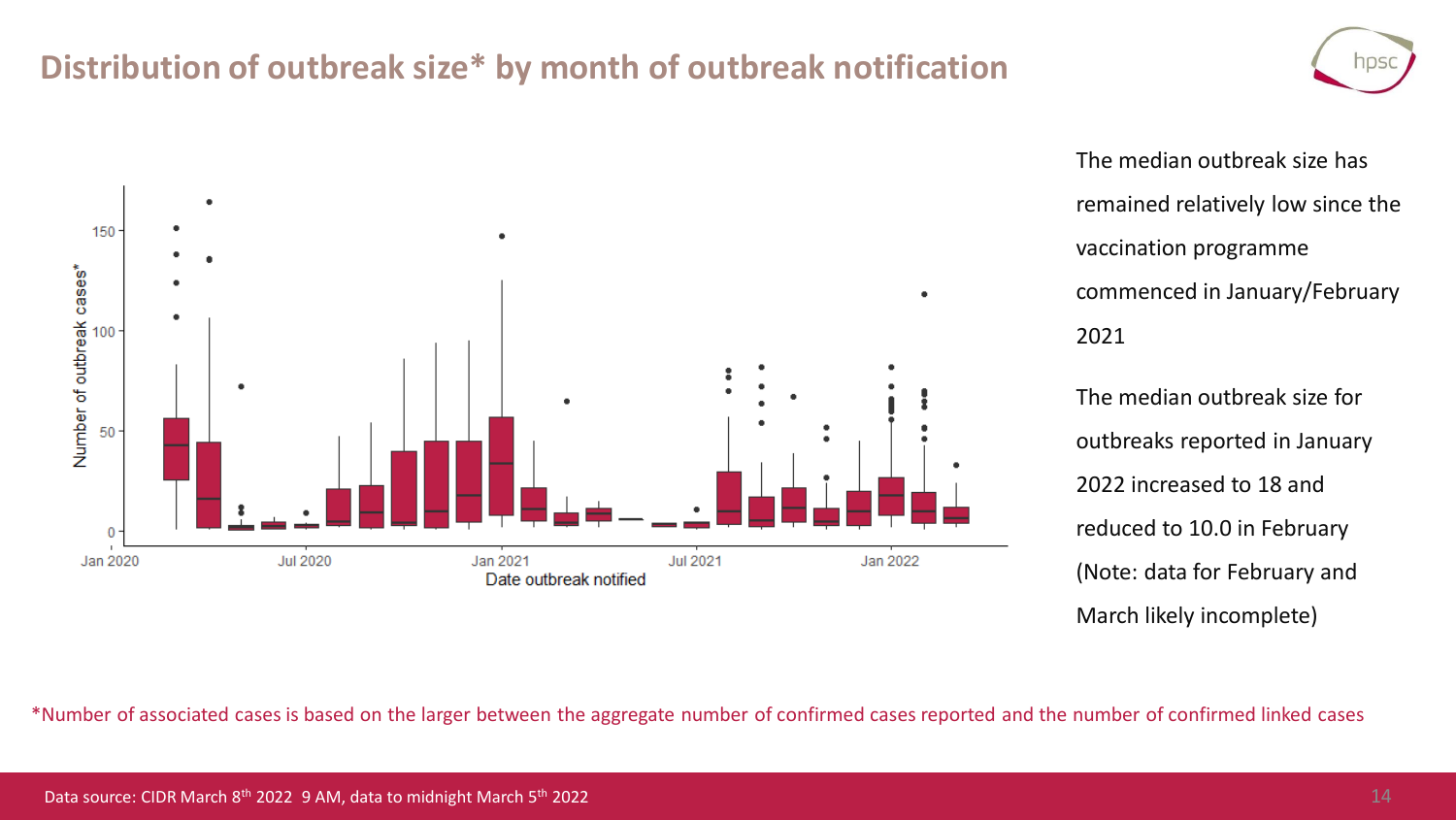### **Distribution of number of deaths per outbreak by month of outbreak notification**

**Jul 2021** 

Jan 2022



The median number of deaths per outbreak has remained relatively low since the vaccination programme commenced in January/February 2021.

The monthly median number of deaths per outbreak has remained at zero since November 2021 (Note: data for February and March likely incomplete)

Note: Later outbreaks in the series may still be accruing cases and deaths

Note: Only outbreaks with linked case information are included in this calculation

Jan 2021

Date outbreak notified

**Jul 2020** 

cases who died

Number of outbreak o

0

Jan 2020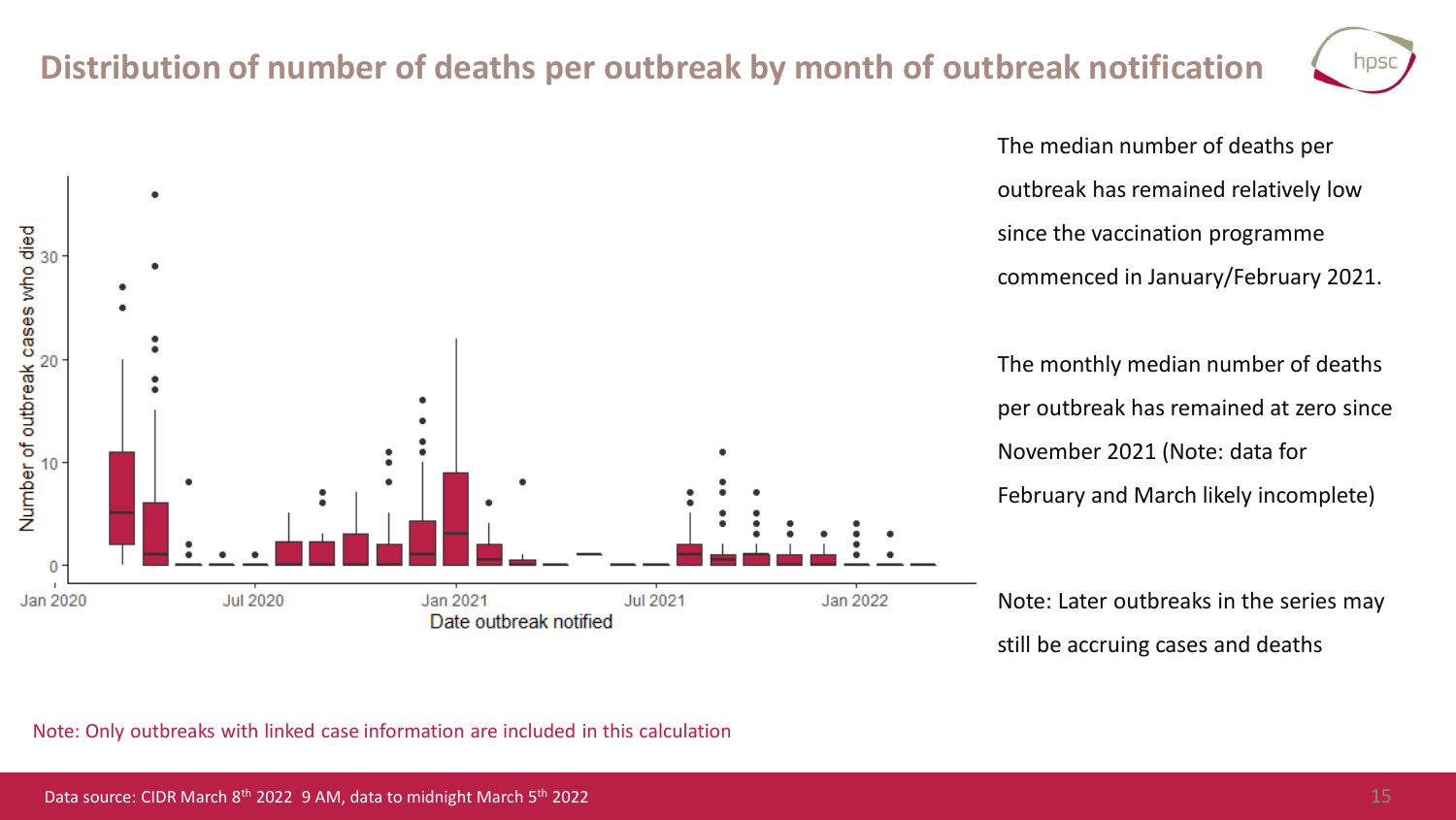### **Distribution of outbreak case fatality by month of outbreak notification**





The median outbreak case fatality has remained relatively low since the vaccination programme commenced in January/February 2021.

The monthly median outbreak case fatality has remained at zero since November 2021 (Note: data for February and March likely incomplete)

Note: Later outbreaks in the series may still be accruing cases and deaths

Note: Only outbreaks with linked case information are included in this calculation